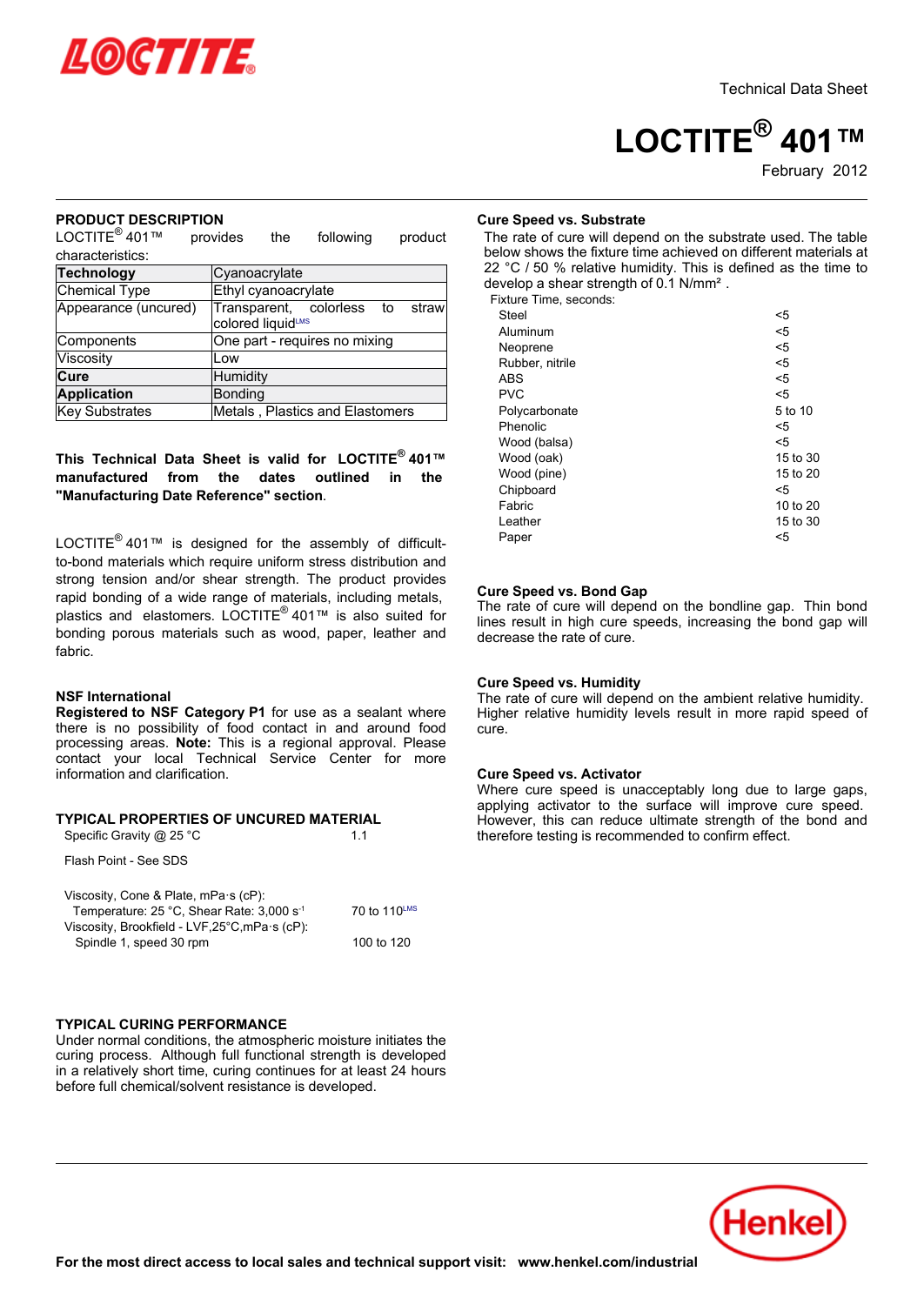### **TYPICAL PERFORMANCE OF CURED MATERIAL Adhesive Properties**

| Cured for 10 seconds @ 22°C<br>Tensile Strength, ISO 6922:<br>Buna-N | $≥6.9$ <sup>LMS</sup><br>N/mm <sup>2</sup><br>(≥1,000)<br>(psi) |
|----------------------------------------------------------------------|-----------------------------------------------------------------|
| Cured for 72 hours $@$ 22 $^{\circ}$ C                               |                                                                 |
| Tensile Strength, ISO 6922:                                          |                                                                 |
| Buna-N                                                               | N/mm <sup>2</sup><br>13.7<br>(psi)<br>(1,900)                   |
| Lap Shear Strength:                                                  |                                                                 |
| Steel (grit blasted)                                                 | N/mm <sup>2</sup> 20                                            |
|                                                                      | (psi)<br>(2,900)                                                |
| Aluminum (etched)                                                    | $N/mm2$ 12.4                                                    |
|                                                                      | (1,800)<br>(psi)                                                |
| Zinc dichromate                                                      | $N/mm2$ 2.5                                                     |
|                                                                      | (psi)<br>(360)                                                  |
| <b>ABS</b>                                                           | * $N/mm^2$ 7.5                                                  |
|                                                                      | $*(psi)$<br>(1,090)                                             |
| <b>PVC</b>                                                           | $*$ N/mm <sup>2</sup> 10                                        |
|                                                                      | $*$ (psi)<br>(1, 450)                                           |
| Phenolic                                                             | * N/mm <sup>2</sup> 12.6                                        |
|                                                                      | $*(psi)$<br>(1,820)                                             |
| Polycarbonate                                                        | * $N/mm^2$ 9.6                                                  |
|                                                                      | $*(psi)$<br>(1,400)                                             |
| <b>Nitrile</b>                                                       | * $N/mm^2$ 1.2                                                  |
|                                                                      | $*(psi)$<br>(170)                                               |
| Neoprene                                                             | * $N/mm^2$ 1.1                                                  |
|                                                                      | $*$ (psi)<br>(160)                                              |
| Block Shear Strength, ISO 13445:                                     |                                                                 |
| Polycarbonate                                                        | N/mm <sup>2</sup><br>11                                         |
|                                                                      | $(psi)$ $(1,600)$                                               |
| <b>ABS</b>                                                           | $*$ N/mm <sup>2</sup> 23                                        |
|                                                                      | $*(psi)$ (3,340)                                                |
| <b>PVC</b>                                                           | N/mm <sup>2</sup><br>2.6                                        |
|                                                                      | (psi)<br>(380)                                                  |
| Phenolic                                                             | * $N/mm^2$ 21.3                                                 |
|                                                                      |                                                                 |

 $*(psi)$ 

 $(3,090)$ 

\* substrate failure

### **TYPICAL ENVIRONMENTAL RESISTANCE**

Cured for 1 week @ 22°C Lap Shear Strength : Steel (grit blasted)

# **Hot Strength**



### **Heat Aging**

Aged at temperature indicated and tested @ 22 °C



# **Chemical/Solvent Resistance**

Aged under conditions indicated and tested @ 22 °C

|                   |    | % of initial strength |      |       |
|-------------------|----|-----------------------|------|-------|
| Environment       | °C | 100 h                 | 500h | 1000h |
| Motor oil         | 40 | 115                   | 85   | 85    |
| Unleaded gasoline | 22 | 85                    | 90   | 95    |
| Water             | 22 | 75                    | 80   | 75    |
| Water/glycol      | 22 | 85                    | 75   | 65    |
| Ethanol           | 22 | 100                   | 110  | 130   |
| Isopropanol       | 22 | 115                   | 100  | 120   |
| 98% RH            | 40 | 80                    | 65   | 65    |

### **Chemical/Solvent Resistance**

Aged under conditions indicated and tested @ 22°C. Lap Shear Strength, ISO 4587, Polycarbonate

|             |    | % of initial strength |       |        |  |
|-------------|----|-----------------------|-------|--------|--|
| Environment | °C | 100 h                 | 500 h | 1000 h |  |
| Air         | 22 | 110                   | 120   | 115    |  |
| 98% RH      | 40 | 110                   | 120   | 105    |  |

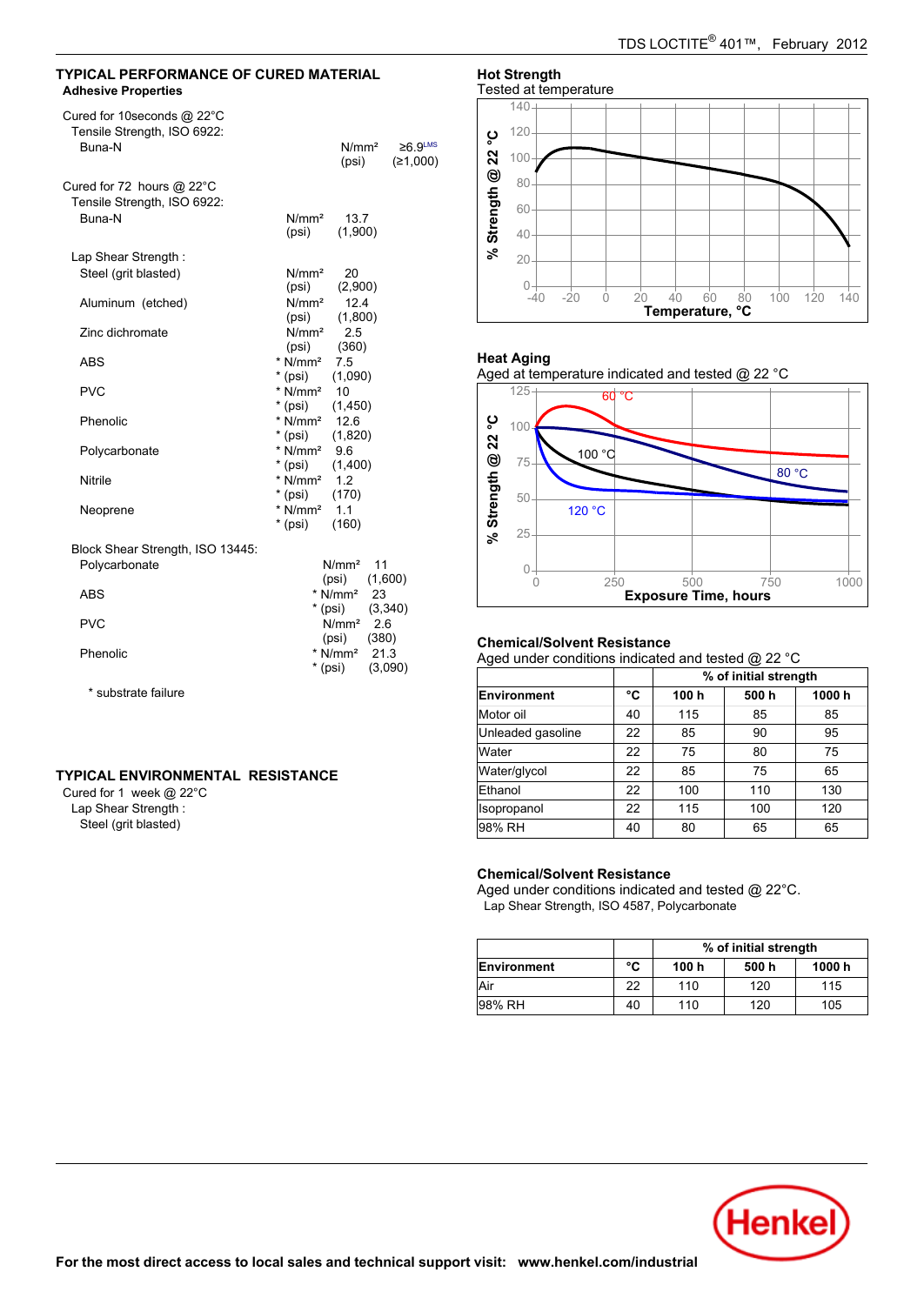# **GENERAL INFORMATION**

**This product is not recommended for use in pure oxygen and/or oxygen rich systems and should not be selected as a sealant for chlorine or other strong oxidizing materials.**

**For safe handling information on this product, consult the Safety Data Sheet (SDS).**

# **Directions for use**

- 1. Bond areas should be clean and free from grease. Clean Bohd areas should be clean and nec nomigredse. Should be substituted at  $\sin \theta$  records allow to −−−<br>dry.
- 2. To improve bonding on low energy plastic surfaces, Loctite<sup>®</sup> Primer may be applied to the bond area. Avoid applying excess Primer. Allow the Primer to dry.
- 3. LOCTITE® Activator may be used if necessary. Apply it to one bond surface (do not apply activator to the primed surface where Primer is also used). Allow the Activator to dry.
- 4. Apply adhesive to one of the bond surfaces (do not apply Apply adhesive to the of the bond surfaces (do not apply<br>the adhesive to the activated surface). Do not use items like tissue or a brush to spread the adhesive. Assemble the parts within a few seconds. The parts should be accurately located, as the short fixture time leaves little opportunity for adjustment.
- 5. LOCTITE® Activator can be used to cure fillets of product outside the bond area. Spray or drop the activator on the excess product.
- 6. Bonds should be held fixed or clamped until adhesive has fixtured.
- 7. Product should be allowed to develop full strength before subjecting to any service loads (typically 24 to 72 hours after assembly, depending on bond gap, materials and anci assembly, ac<sub>h</sub><br>ambient conditions).

### **Storage**

Store product in the unopened container in a dry location. Storage information may be indicated on the product container labeling.

**Optimal Storage: 2 °C to 8 °C. Storage below 2 °C or greater than 8 °C can adversely affect product properties.** Material removed from containers may be contaminated during use. Do not return product to the original container. Henkel ase. Be not retain product to the original container. Hence<br>Corporation cannot assume responsibility for product which has been contaminated or stored under conditions other than those previously indicated. If additional information is required, mose previously indicated: ir duditional imormations<br>please contact your local Henkel representative.

### **Loctite Material SpecificationLMS**

LMS dated December-22, 2011. Test reports for each batch are available for the indicated properties. LMS test reports include selected QC test parameters considered appropriate to specifications for customer use. Additionally, comprehensive controls are in place to assure product quality and consistency. Special customer specification requirements may be coordinated through Henkel Quality.

**Conversions** (°C x 1.8) + 32 = °F kV/mm x 25.4 = V/mil mm / 25.4 = inches µm / 25.4 = mil N x 0.225 = lb N/mm x 5.71 = lb/in N/mm² x 145 = psi MPa x 145 = psi N·m x 8.851 = lb·in N·m x 0.738 = lb·ft N·mm x 0.142 = oz·in mPa·s = cP

### **Disclaimer**

The information provided in this Technical Data Sheet (TDS) including the information provided in this Technical Data Griect (TDO) including<br>the recommendations for use and application of the product are based on our knowledge and experience of the product as at the date of this on our missingle and experience of the product as at the date of this<br>TDS. The product can have a variety of different applications as well as differing application and working conditions in your environment that are beyond our control. Henkel is, therefore, not liable for the suitability of our product for the production processes and conditions in respect of which you use them, as well as the intended applications and results. We strongly recommend that you carry out your own prior trials to<br>confirm such suitability of our product. Any liability in respect of the information in the Technical Data Sheet or any other written or oral recommendation(s) regarding the concerned product is excluded, except if otherwise explicitly agreed and except in relation to death or personal injury caused by our negligence and any liability under any applicable mandatory product liability law.

**In case products are delivered by Henkel Belgium NV, Henkel Electronic Materials NV, Henkel Nederland BV, Henkel Technologies France SAS and Henkel France SA please additionally note the following:**

additionally hote the ronowing.<br>In case Henkel would be nevertheless held liable, on whatever legal ground, Henkel's liability will in no event exceed the amount of the concerned delivery.

#### **In case products are delivered by Henkel Colombiana, S.A.S. the following disclaimer is applicable:**

The information provided in this Technical Data Sheet (TDS) including the information provided in this Technical Data Griect (TDO) including<br>the recommendations for use and application of the product are based on our knowledge and experience of the product as at the date of this TDS. Henkel is, therefore, not liable for the suitability of our product for TBO: Henner is, increases and conditions in respect of which you use the production processes and conditions in respect of which you use<br>them, as well as the intended applications and results. We strongly recommend that you carry out your own prior trials to confirm such suitability of our product.

Any liability in respect of the information in the Technical Data Sheet or any other written or oral recommendation(s) regarding the concerned product is excluded, except if otherwise explicitly agreed and except in relation to death or personal injury caused by our negligence and any liability under any applicable mandatory product liability law.

### **In case products are delivered by Henkel Corporation, or Henkel Canada Corporation, the following disclaimer is applicable:**

The data contained herein are furnished for information only and are believed to be reliable. We cannot assume responsibility for the results obtained by others over whose methods we have no control. It is the user's responsibility to determine suitability for the user's purpose of abor 5 responsibility to determine suitability for the aser's parpose of<br>any production methods mentioned herein and to adopt such precautions as may be advisable for the protection of property and of persons against any hazards that may be involved in the handling and use thereof. In light of the foregoing, **Henkel Corporation specifically disclaims all warranties expressed or implied, including warranties of merchantability or fitness for a particular purpose, arising from sale or use of Henkel Corporation's products. Henkel Corporation specifically disclaims any liability for consequential or incidental damages of any kind, including lost profits.** The discussion herein of various processes or compositions is not to be interpreted as representation that they are free from domination of patents owned by others or as a license under any Henkel Corporation patents that may cover such processes or compositions. We recommend that each prospective user test his proposed application before repetitive use, using this data as a guide. This product may be covered by one or more United States or foreign patents or patent severed by